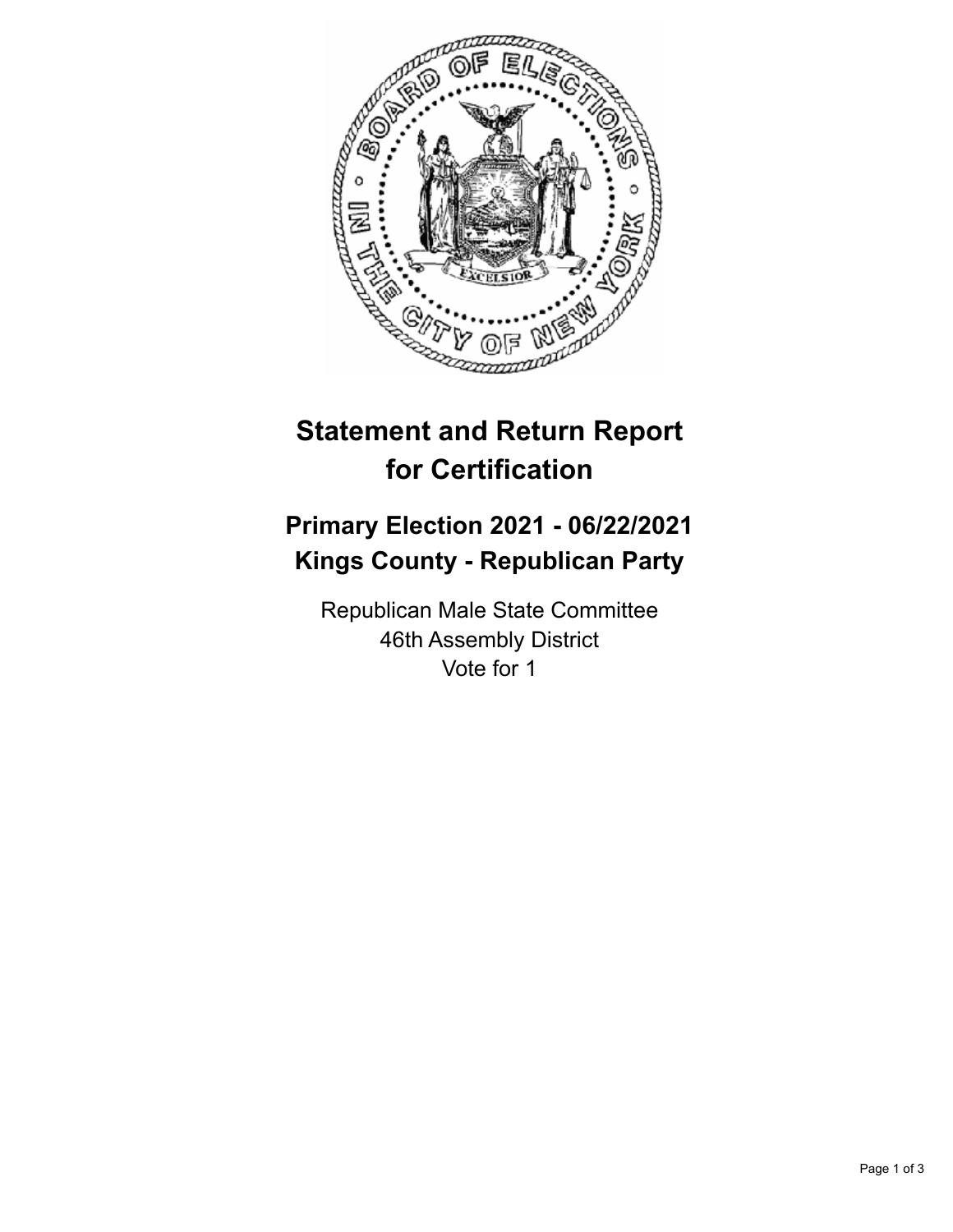

٠

## **Assembly District 46**

| PUBLIC COUNTER                                           | 2,453 |
|----------------------------------------------------------|-------|
| <b>MANUALLY COUNTED EMERGENCY</b>                        | 3     |
| ABSENTEE / MILITARY                                      | 125   |
| <b>AFFIDAVIT</b>                                         | 13    |
| <b>Total Ballots</b>                                     | 2,594 |
| Less - Inapplicable Federal/Special Presidential Ballots | 0     |
| <b>Total Applicable Ballots</b>                          | 2,594 |
| ROBERT V. CASSARA                                        | 904   |
| JOHN F. QUAGLIONE                                        | 1,143 |
| ANDREW YANG (WRITE-IN)                                   | 1     |
| DANIEL J SLAVIN (WRITE-IN)                               | 2     |
| ERIC ADAMS (WRITE-IN)                                    | 1     |
| JOE PACKER (WRITE-IN)                                    | 2     |
| JOSEPH RUSSO (WRITE-IN)                                  | 1     |
| MICHAEL BLOOMBERG (WRITE-IN)                             | 1     |
| SECPUI CHEUNG (WRITE-IN)                                 |       |
| UNATTRIBUTABLE WRITE-IN (WRITE-IN)                       | 7     |
| <b>Total Votes</b>                                       | 2,063 |
| Unrecorded                                               | 531   |